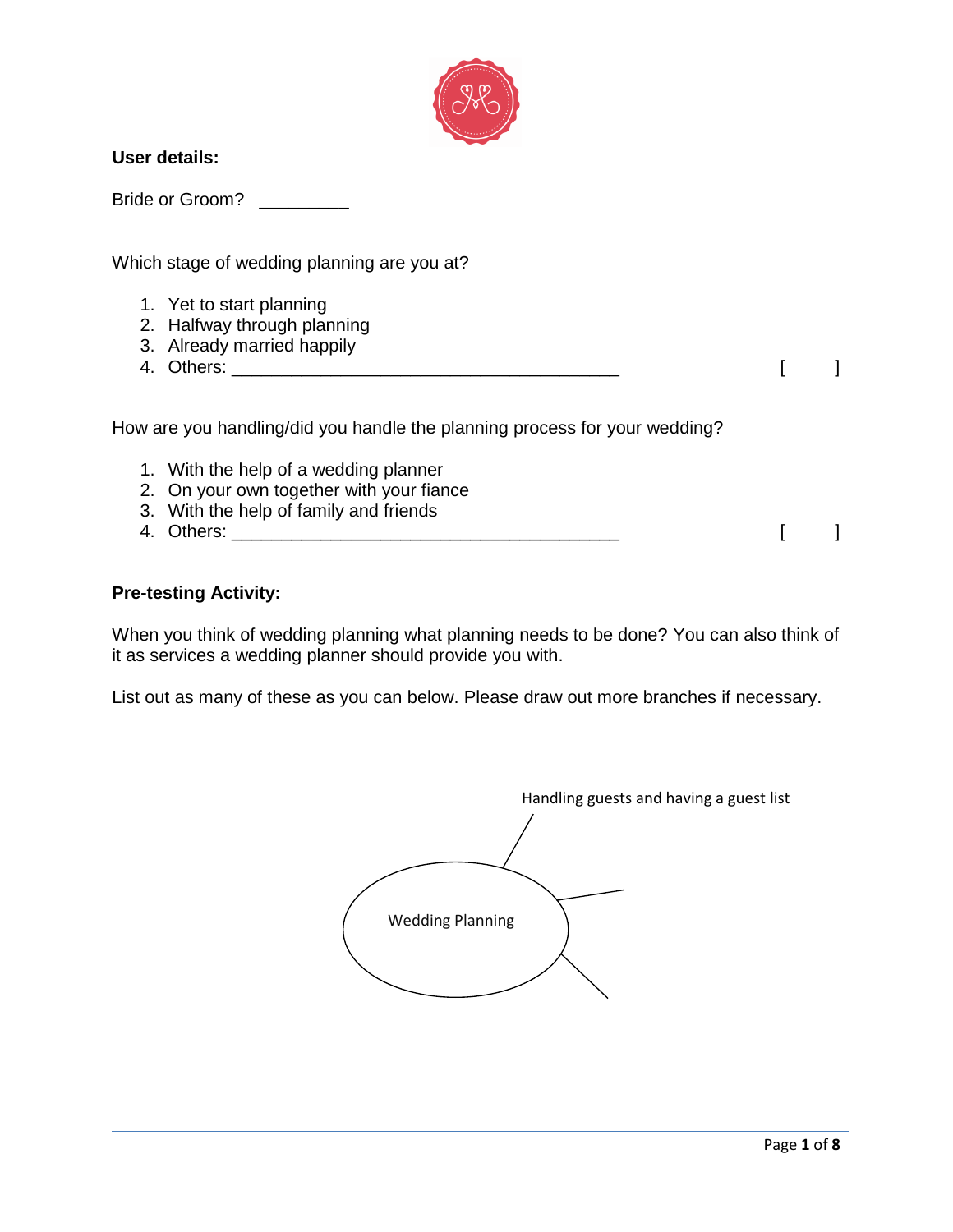

*Tasks for Marry.SG external home page*

# **Task 1: Marry.SG EXTERNAL HOME PAGE**

**Task 1.1:** How do you find the overall look of the page? Please tick the phrases that describe your feelings about the page or express yourself in the lines provided.

The overall site…

- is appealing  $\Box$  is unappealing  $\Box$
- is simple & neat  $\Box$  complicated & messy $\Box$
- has a wedding feel to it  $\Box$  does not look have a wedding feel to it  $\Box$
- is informative enough  $\Box$  is too wordy  $\Box$
- has a great design  $\Box$  has an acceptable design  $\Box$  has a horrible design  $\Box$

**Task 1.2:** Describe something (at least one thing) that we can improve on for this page?

\_\_\_\_\_\_\_\_\_\_\_\_\_\_\_\_\_\_\_\_\_\_\_\_\_\_\_\_\_\_\_\_\_\_\_\_\_\_\_\_\_\_\_\_\_\_\_\_\_\_\_\_\_\_\_\_\_\_\_\_\_\_\_\_\_\_\_\_\_\_\_\_\_

\_\_\_\_\_\_\_\_\_\_\_\_\_\_\_\_\_\_\_\_\_\_\_\_\_\_\_\_\_\_\_\_\_\_\_\_\_\_\_\_\_\_\_\_\_\_\_\_\_\_\_\_\_\_\_\_\_\_\_\_\_\_\_\_\_\_\_\_\_\_\_\_\_

\_\_\_\_\_\_\_\_\_\_\_\_\_\_\_\_\_\_\_\_\_\_\_\_\_\_\_\_\_\_\_\_\_\_\_\_\_\_\_\_\_\_\_\_\_\_\_\_\_\_\_\_\_\_\_\_\_\_\_\_\_\_\_\_\_\_\_\_\_\_\_\_\_

\_\_\_\_\_\_\_\_\_\_\_\_\_\_\_\_\_\_\_\_\_\_\_\_\_\_\_\_\_\_\_\_\_\_\_\_\_\_\_\_\_\_\_\_\_\_\_\_\_\_\_\_\_\_\_\_\_\_\_\_\_\_\_\_\_\_\_\_\_\_\_\_\_

*Tasks for the Marry.SG application functions*

#### **Task 2: EVENT COUNTDOWN**

**Task 2.1:** Try to change the colour/theme of the event countdown card.

Could you do it? Yes / No (Circle one)

The current event countdown card has "Months", "Days", "Hours", "Minutes", and "Seconds". In your opinion, should there be…

- 1. An additional "Years" before "Months"? Yes / No (Circle one)
- 2. The removal of "Months" so it starts with "Days"? Yes / No (Circle one)

\_\_\_\_\_\_\_\_\_\_\_\_\_\_\_\_\_\_\_\_\_\_\_\_\_\_\_\_\_\_\_\_\_\_\_\_\_\_\_\_\_\_\_\_\_\_\_\_\_\_\_\_\_\_\_\_\_\_\_\_\_\_\_\_\_\_\_\_\_\_\_\_\_

\_\_\_\_\_\_\_\_\_\_\_\_\_\_\_\_\_\_\_\_\_\_\_\_\_\_\_\_\_\_\_\_\_\_\_\_\_\_\_\_\_\_\_\_\_\_\_\_\_\_\_\_\_\_\_\_\_\_\_\_\_\_\_\_\_\_\_\_\_\_\_\_\_

Describe something (at least one thing) that we can improve on for this page.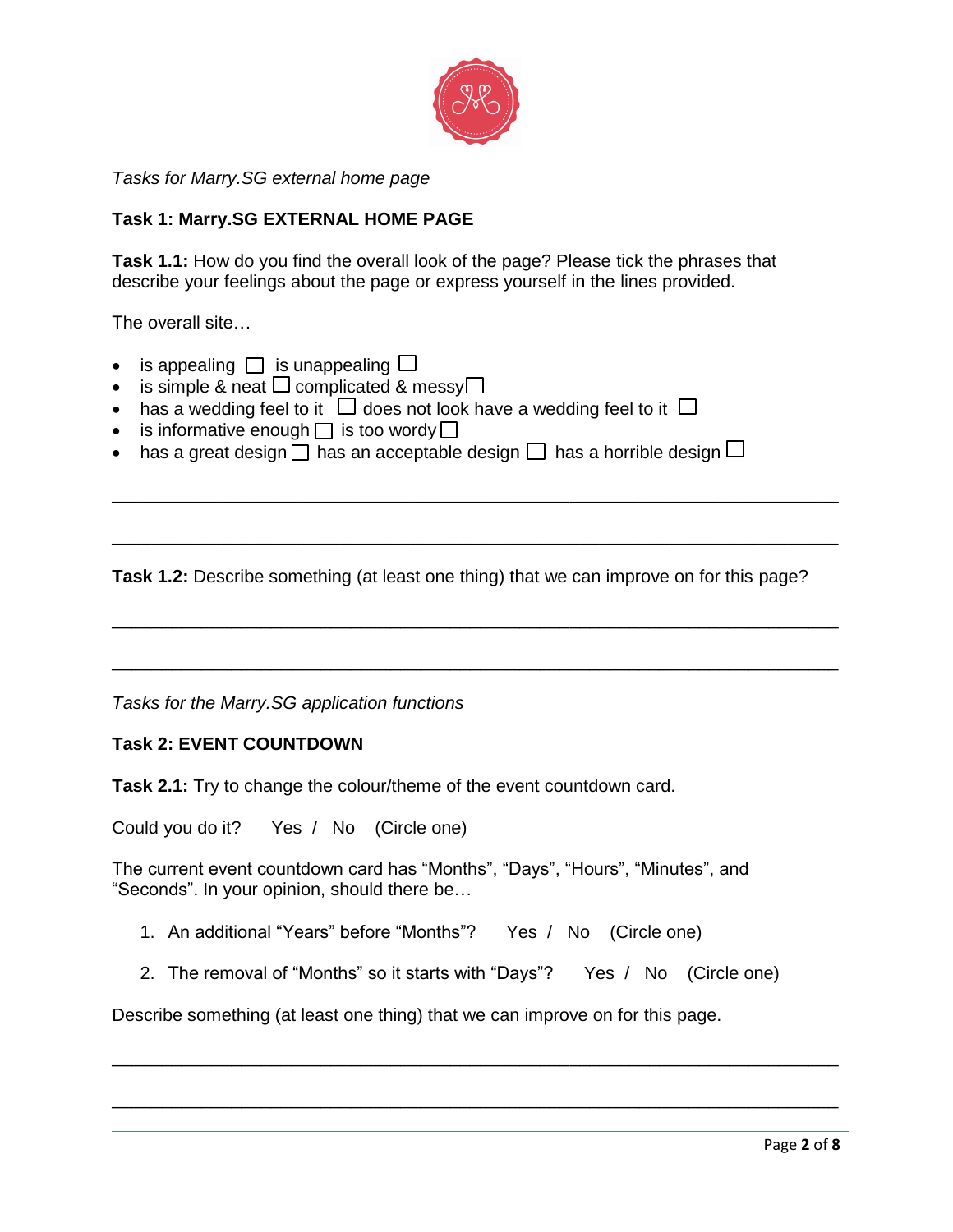

# **Task 3: THINGS TO DO**

**Task 3.1:** Add a new item that needs to be done.

Details: 1. Buy wedding bands 2. This needs to be done 7 months before the wedding Does the new item appear in the correct tab? Yes / No (Circle one) The item added goes into the tab titled  $\Box$ **Task 3.2:** Edit the item you previously created. Details: 1. Buy wedding bands from 'Love & Co' 2. This needs to be done 2 months before the wedding Note: The rings need to have name engravings on the inside Are you able to update the item? Yes / No (Circle one) **Task 3.3:** Delete the item you previously created. Are you able to delete the item? Yes / No (Circle one)

| <b>Task 3.4:</b> Is the current name of the card misleading? |  |  | Yes / No (Circle one) |
|--------------------------------------------------------------|--|--|-----------------------|
|--------------------------------------------------------------|--|--|-----------------------|

If yes, what should it be named instead?

**Task 3.5:** From your understanding, what do the various tabs mean? i.e. What does "12+ months before" mean?

\_\_\_\_\_\_\_\_\_\_\_\_\_\_\_\_\_\_\_\_\_\_\_\_\_\_\_\_\_\_\_\_\_\_\_\_\_\_\_\_\_\_\_\_\_\_\_\_\_\_\_\_\_\_\_\_\_\_\_\_\_\_\_\_\_\_\_\_\_\_\_\_\_

\_\_\_\_\_\_\_\_\_\_\_\_\_\_\_\_\_\_\_\_\_\_\_\_\_\_\_\_\_\_\_\_\_\_\_\_\_\_\_\_\_\_\_\_\_\_\_\_\_\_\_\_\_\_\_\_\_\_\_\_\_\_\_\_\_\_\_\_\_\_\_\_\_

\_\_\_\_\_\_\_\_\_\_\_\_\_\_\_\_\_\_\_\_\_\_\_\_\_\_\_\_\_\_\_\_\_\_\_\_\_\_\_\_\_\_\_\_\_\_\_\_\_\_\_\_\_\_\_\_\_\_\_\_\_\_\_\_\_\_\_\_\_\_\_\_

**Task 3.6:** Describe something (at least one thing) that we can improve on for this function.

\_\_\_\_\_\_\_\_\_\_\_\_\_\_\_\_\_\_\_\_\_\_\_\_\_\_\_\_\_\_\_\_\_\_\_\_\_\_\_\_\_\_\_\_\_\_\_\_\_\_\_\_\_\_\_\_\_\_\_\_\_\_\_\_\_\_\_\_\_\_\_\_\_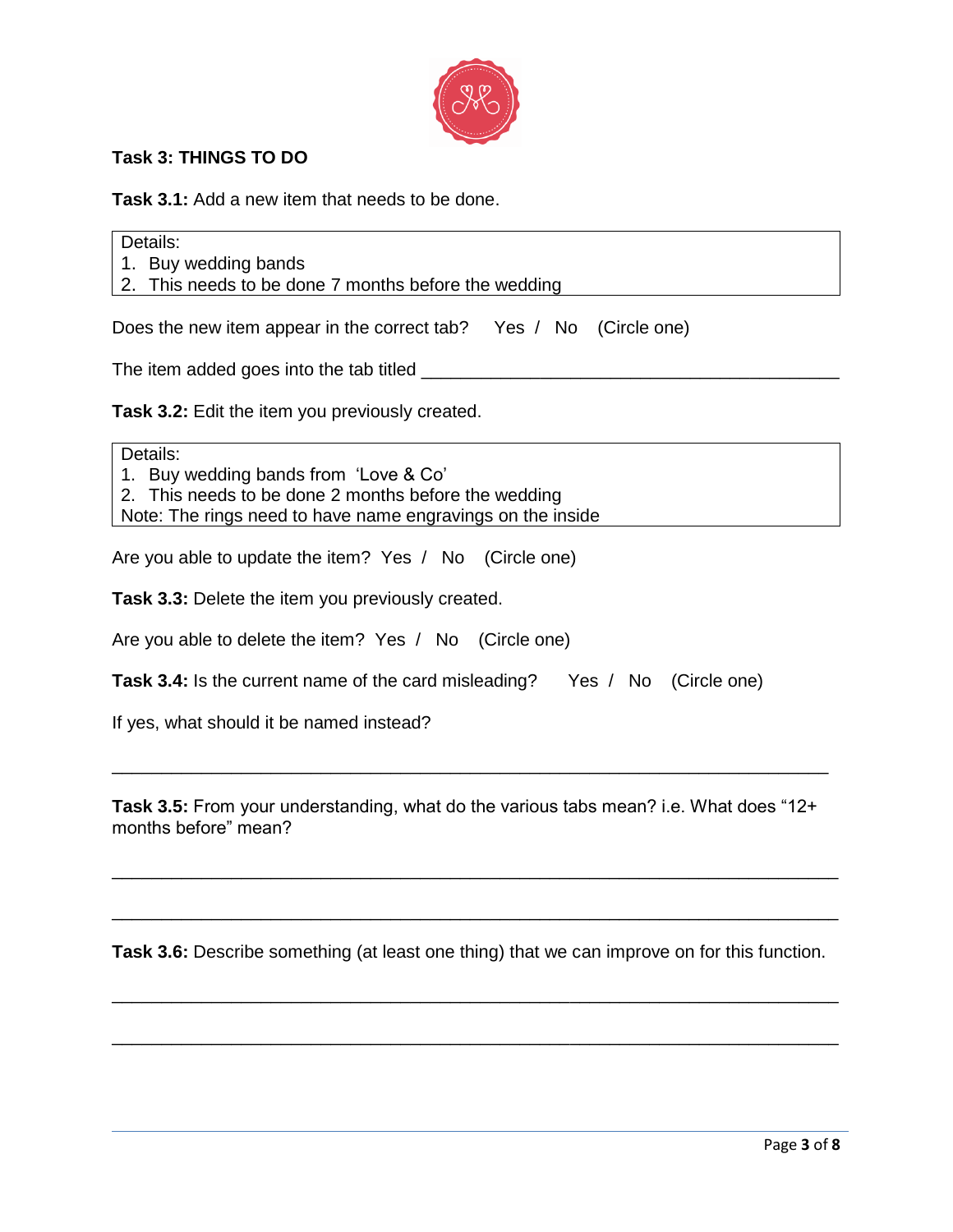

## **Task 4: WEDDING NOTES**

**Task 4.1:** Add ONE new note to remember.

In this note, enter two of your all-time favourite love songs.

Does your new note appear? Yes / No (Circle one)

If yes, which tab does it appear under?

Name of tab: \_\_\_\_\_\_\_\_\_\_\_\_\_\_\_\_\_\_\_\_\_\_\_\_\_\_\_\_\_\_\_\_\_\_\_\_\_\_

**Task 4.2:** Edit the note's title you previously created to "Wedding Songs".

Are you able to update the note? Yes / No (Circle one)

**Task 4.3:** Delete the note you previously created.

Are you able to delete note? Yes / No (Circle one)

**Task 4.4:** Besides adding a list of nice love songs to play at weddings etc., what do you think this function can/should be used for?

| 1.<br>. . |  |
|-----------|--|
|           |  |
| 2.        |  |
|           |  |
| 3.        |  |
|           |  |

**Task 4.5:** Describe something (at least one thing) that we can improve on for this function.

\_\_\_\_\_\_\_\_\_\_\_\_\_\_\_\_\_\_\_\_\_\_\_\_\_\_\_\_\_\_\_\_\_\_\_\_\_\_\_\_\_\_\_\_\_\_\_\_\_\_\_\_\_\_\_\_\_\_\_\_\_\_\_\_\_\_\_\_\_\_\_\_\_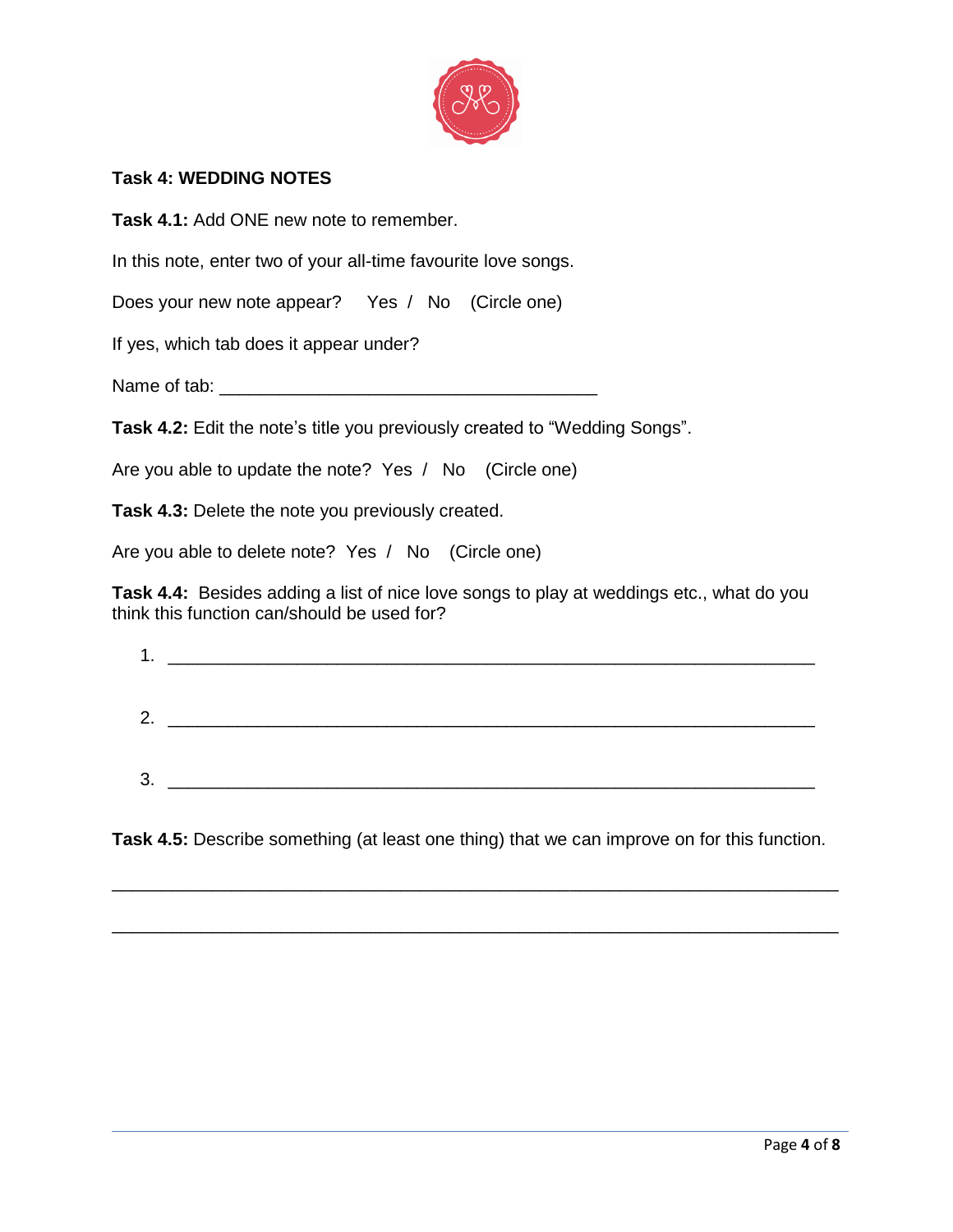

\_\_\_\_\_\_\_\_\_\_\_\_\_\_\_\_\_\_\_\_\_\_\_\_\_\_\_\_\_\_\_\_\_\_\_\_\_\_\_\_\_\_\_\_\_\_\_\_\_\_\_\_\_\_\_\_\_\_\_\_\_\_\_\_\_\_\_\_\_\_\_\_

\_\_\_\_\_\_\_\_\_\_\_\_\_\_\_\_\_\_\_\_\_\_\_\_\_\_\_\_\_\_\_\_\_\_\_\_\_\_\_\_\_\_\_\_\_\_\_\_\_\_\_\_\_\_\_\_\_\_\_\_\_\_\_\_\_\_\_\_\_\_\_\_\_

\_\_\_\_\_\_\_\_\_\_\_\_\_\_\_\_\_\_\_\_\_\_\_\_\_\_\_\_\_\_\_\_\_\_\_\_\_\_\_\_\_\_\_\_\_\_\_\_\_\_\_\_\_\_\_\_\_\_\_\_\_\_\_\_\_\_\_\_\_\_\_\_\_

## **Task 5: DISCOVER**

**Task 5.1:** Find a place to have a beach-themed wedding. What is the name of the place you found?

\_ **Task 5.2:** Find a halal caterer. What is the name of the caterer you found?

**Task 5.3:** How did you know that this vendor serves halal food?

**Task 5.4:** Bookmark "Avenue 8" from photography category.

Were you able to bookmark the item? Yes / No (Circle one)

**Task 5.5:** Find out where the bookmark of "Avenue 8" appears.

Were you able to find out where the bookmarked item appears? Yes / No (Circle one)

**Task 5.6:** Like "Avenue 8" from photography category.

Were you able to like "Avenue 8"? Yes / No (Circle one)

**Task 5.7:** Describe something (at least one thing) that we can improve on for this function.

\_\_\_\_\_\_\_\_\_\_\_\_\_\_\_\_\_\_\_\_\_\_\_\_\_\_\_\_\_\_\_\_\_\_\_\_\_\_\_\_\_\_\_\_\_\_\_\_\_\_\_\_\_\_\_\_\_\_\_\_\_\_\_\_\_\_\_\_\_\_\_\_\_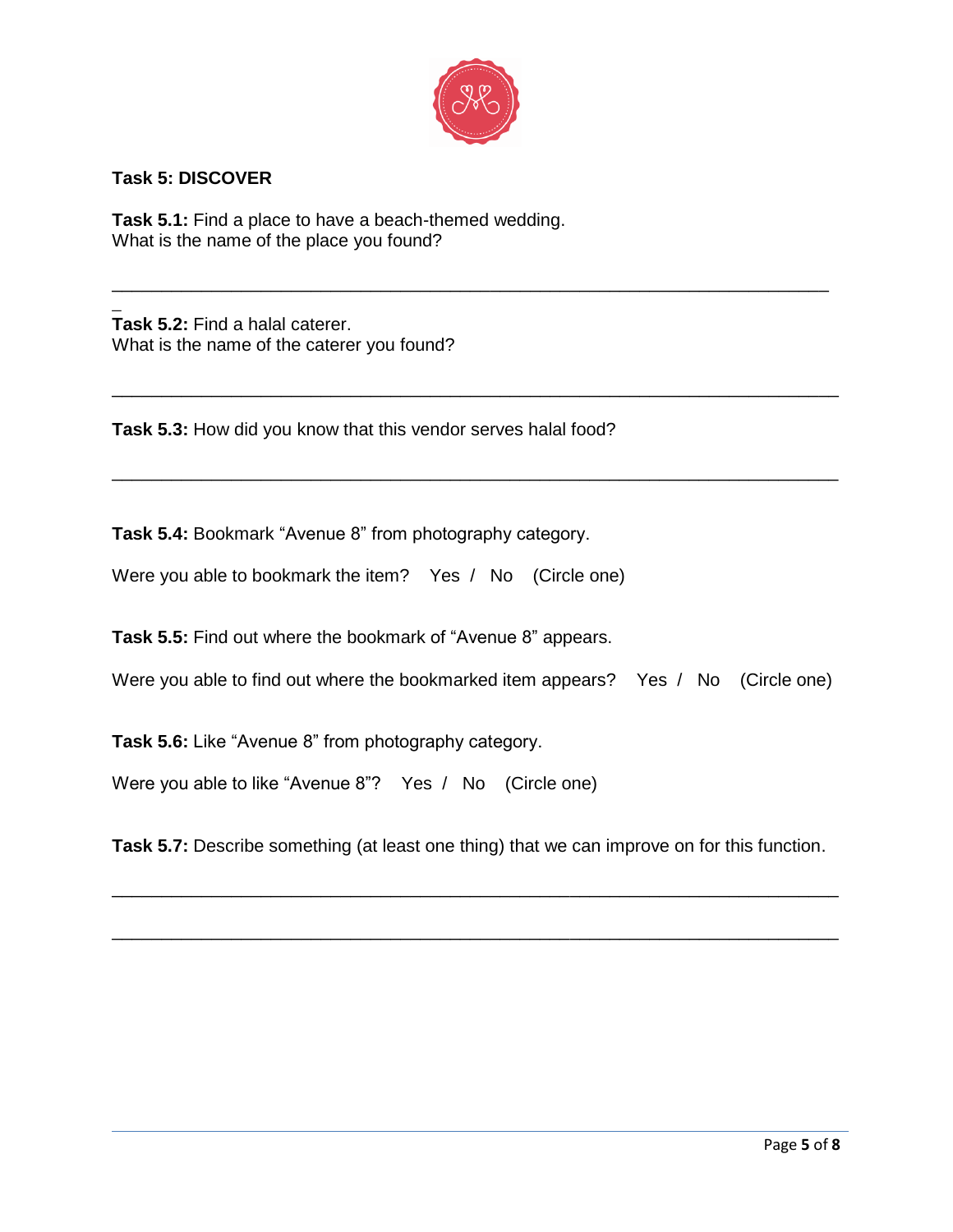

## **Task 6: GUEST MANAGER**

**Task 6.1:** Add 3 new guests based on the information provided below

| Guest 1                            | Guest 2                            | Guest 3                  |
|------------------------------------|------------------------------------|--------------------------|
| Name: Bobby                        | Name: Kenny                        | Name: Maria              |
| Groom's best friend                | Bride's brother                    | Bride's best friend      |
| You would like to invite him,      | You would like to invite him,      | You would like to invite |
| his wife and two kids.             | and his fiance                     | just her                 |
| He has no dietary<br>requirements. | He has no dietary<br>requirements. | She needs halal food.    |

**Task 6.2:** Change all the guests (1, 2 and 3) RSVP statuses to "Attending" as they have said they would be table to come. Assume that all guests accompanying are attending as well.

Were you able to update their RSVP statuses? Yes / No (Circle one)

**Task 6.3:** Create 3 new tables

Were you able to create new tables? Yes / No (Circle one)

**Task 6.4:** Assign guest 1 to one table, guest 2 to another, and guest 3 to yet another table i.e. each of them are allocated to a single table

\_\_\_\_\_\_\_\_\_\_\_\_\_\_\_\_\_\_\_\_\_\_\_\_\_\_\_\_\_\_\_\_\_\_\_\_\_\_\_\_\_\_\_\_\_\_\_\_\_\_\_\_\_\_\_\_\_\_\_\_\_\_\_\_\_\_\_\_\_\_\_\_\_

\_\_\_\_\_\_\_\_\_\_\_\_\_\_\_\_\_\_\_\_\_\_\_\_\_\_\_\_\_\_\_\_\_\_\_\_\_\_\_\_\_\_\_\_\_\_\_\_\_\_\_\_\_\_\_\_\_\_\_\_\_\_\_\_\_\_\_\_\_\_\_\_\_

\_\_\_\_\_\_\_\_\_\_\_\_\_\_\_\_\_\_\_\_\_\_\_\_\_\_\_\_\_\_\_\_\_\_\_\_\_\_\_\_\_\_\_\_\_\_\_\_\_\_\_\_\_\_\_\_\_\_\_\_\_\_\_\_\_\_\_\_\_\_\_\_\_

\_\_\_\_\_\_\_\_\_\_\_\_\_\_\_\_\_\_\_\_\_\_\_\_\_\_\_\_\_\_\_\_\_\_\_\_\_\_\_\_\_\_\_\_\_\_\_\_\_\_\_\_\_\_\_\_\_\_\_\_\_\_\_\_\_\_\_\_\_\_\_\_\_

Managed to do that easily? Yes / No (Circle one)

What can be done to improve the process?

**Task 6.5:** Move guest 3 to guest 1's table

Are you able to move the guest? Yes / No (Circle one)

What can be done to improve the process?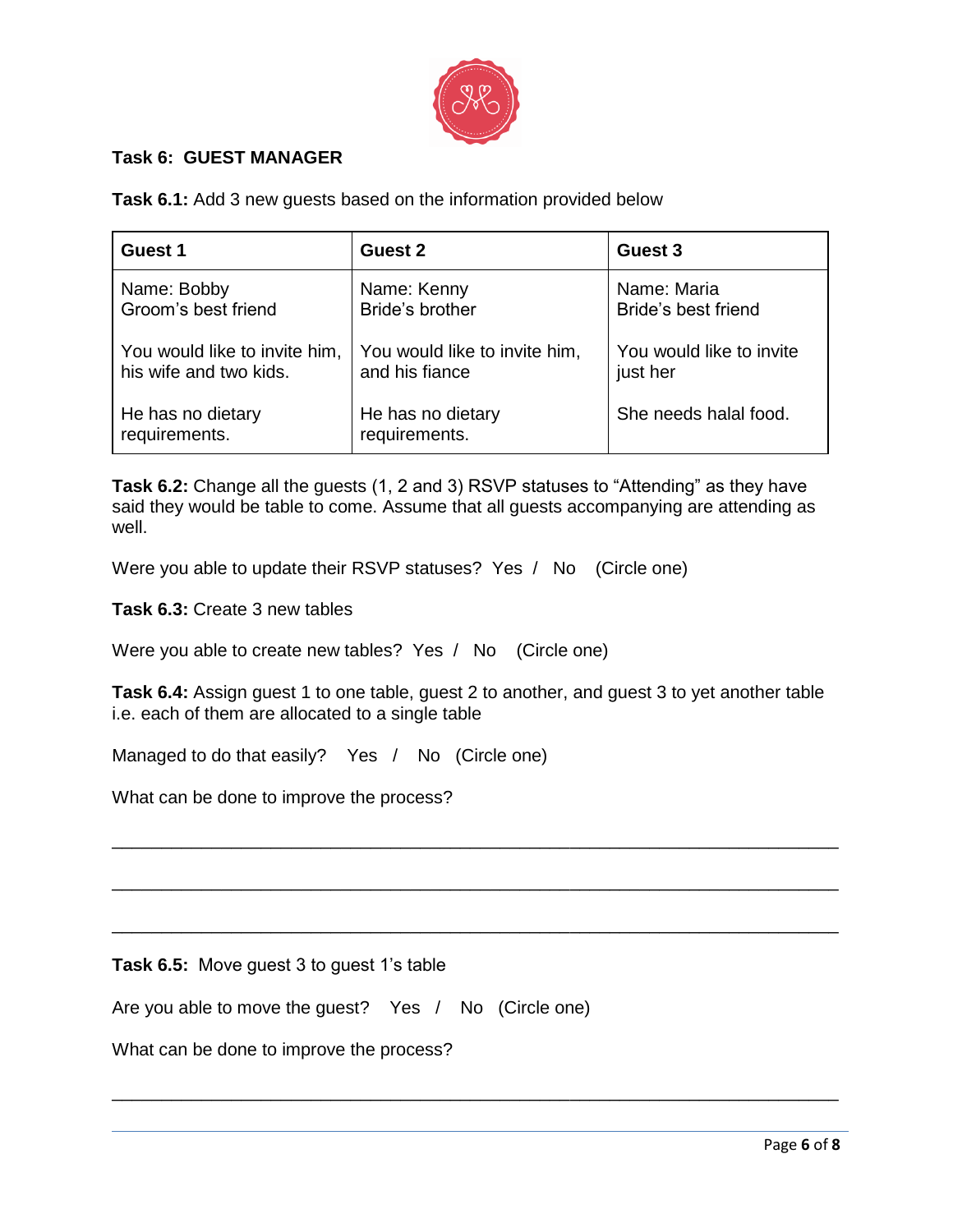

## **Task 6.6:** What does the term mean to you?

Invited means

Attending means

**Task 6.7:** Describe something (at least one thing) that we can improve on for this function.

\_\_\_\_\_\_\_\_\_\_\_\_\_\_\_\_\_\_\_\_\_\_\_\_\_\_\_\_\_\_\_\_\_\_\_\_\_\_\_\_\_\_\_\_\_\_\_\_\_\_\_\_\_\_\_\_\_\_\_\_\_\_\_\_\_\_\_\_\_\_\_\_\_

\_\_\_\_\_\_\_\_\_\_\_\_\_\_\_\_\_\_\_\_\_\_\_\_\_\_\_\_\_\_\_\_\_\_\_\_\_\_\_\_\_\_\_\_\_\_\_\_\_\_\_\_\_\_\_\_\_\_\_\_\_\_\_\_\_\_\_\_\_\_\_\_\_

\_\_\_\_\_\_\_\_\_\_\_\_\_\_\_\_\_\_\_\_\_\_\_\_\_\_\_\_\_\_\_\_\_\_\_\_\_\_\_\_\_\_\_\_\_\_\_\_\_\_\_\_\_\_\_\_\_\_\_\_\_\_\_\_\_\_\_\_\_\_\_\_